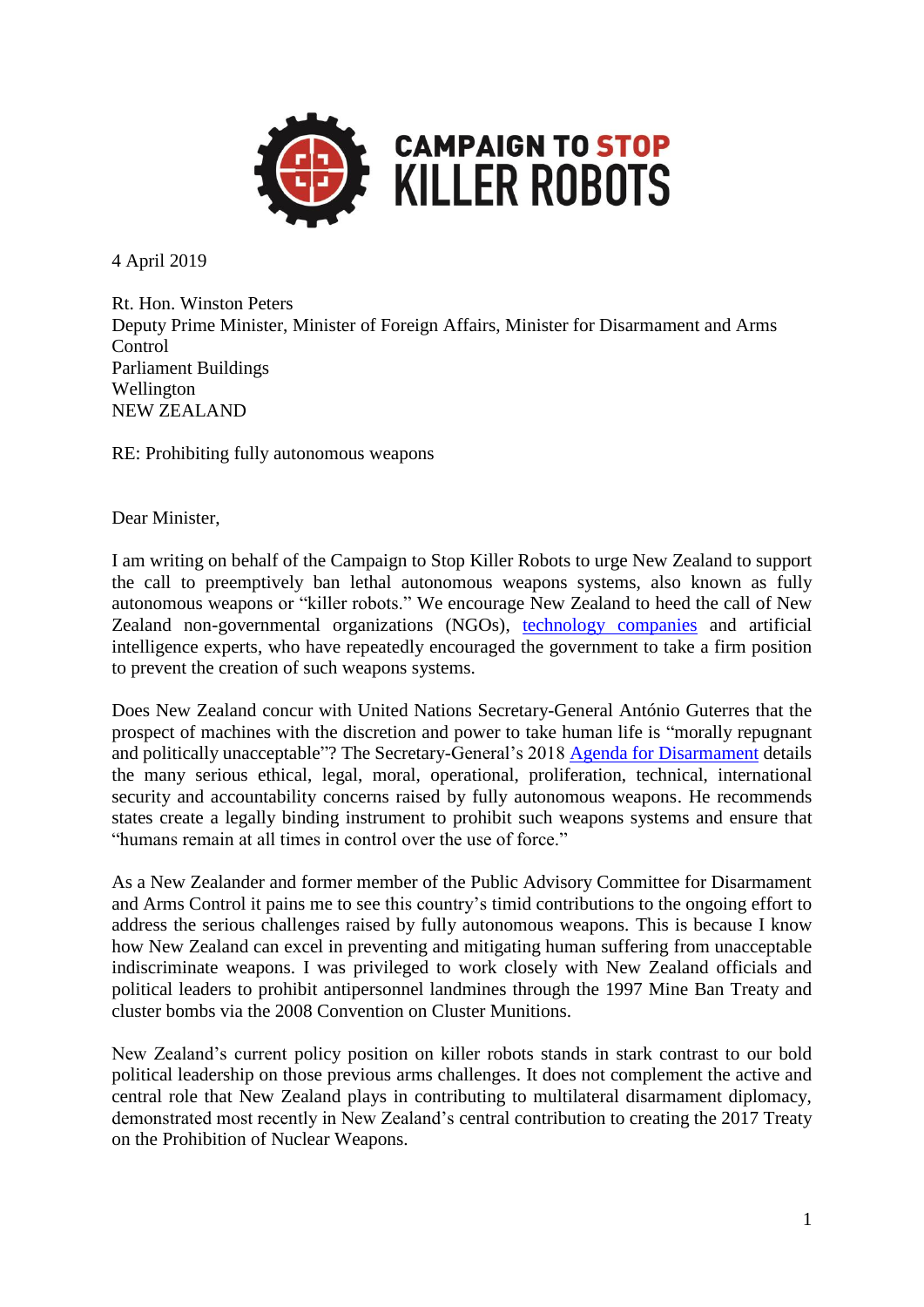At last month's Convention on Conventional Weapons (CCW) meeting on lethal autonomous weapons systems at the UN in Geneva, the Campaign to Stop Killer Robots was dismayed to hear New Zealand state that such weapons systems can be developed and used as long as they pass an Article 36 legal review and are used lawfully.

This narrow view ignores the serious concerns raised by fully autonomous weapons and is out of step with a majority of states that find existing international humanitarian law will not be sufficient to prevent the development of fully autonomous weapons. New Zealand is inexplicably absent from the calls from a majority of states to strengthen and clarify existing law by creating a new treaty to prohibit or restrict fully autonomous weapons.

New Zealand has never elaborated what it considers to be a lethal autonomous weapons system and did not provide a working definition or comment in the CCW session dedicated to discussing the characteristics of such weapons. New Zealand's statements also referred to "fully autonomous weapons" yet the delegation could not explain what it meant by that term. Most states and the campaign use both lethal autonomous weapons systems and fully autonomous weapons interchangeably.

New Zealand depicted the effort to define lethal autonomous weapons systems as too complicated or complex for it to comment on. Yet it nonetheless saw fit to defend their development and use. That contradicts the widely held view that states have not yet developed or used lethal autonomous weapons systems. South Korea, the United Kingdom, and other states often affirm that they do not have such weapons systems and have no plans to develop or acquire them.

We concur with New Zealand and other states that find the absence of an agreed definition does not prevent the CCW from moving forward and addressing the challenges raised by fully autonomous weapons. But, if anything, the seven CCW meetings on killer robots since 2014 have shown there is strong convergence that lethal autonomous weapons systems would lack human control over the critical functions of selecting and engaging targets, as the attached list of selected definitions shows. The removal of meaningful human control from weapons systems and the use of force is being stigmatized and remains at the heart of the call for a ban.

At the CCW meeting, New Zealand recommended a series of weak measures that will not address the fundamental challenges raised by killer robots or satisfy mounting public concerns. New Zealand proposed the CCW focus its deliberations on strengthening the operation of Article 36 legal reviews of new and modified weapons systems as well produce a "possible compendium of best practices" for how militaries should undertake such reviews. But the CCW was never created to do this. It is a framework convention established to negotiate prohibitions or restrictions on certain conventional weapons. The CCW talks have been tasked with addressing the challenges raised by lethal autonomous weapons systems, not to legitimize them or determine how to ensure such weapons systems might comply with existing law.

New Zealand expressed interest in the CCW pursuing the development of a declaration that sets out "at a high political level its concerns about unrestrained development and use" of lethal autonomous weapons systems. New Zealand boldly claimed such "politically binding principles on LAWS would constitute a major step forward" and would satisfy the multifaceted concerns raised by states, artificial intelligence experts and civil society. Yet such a political declaration is wholly insufficient to address the serious challenges raised by fully autonomous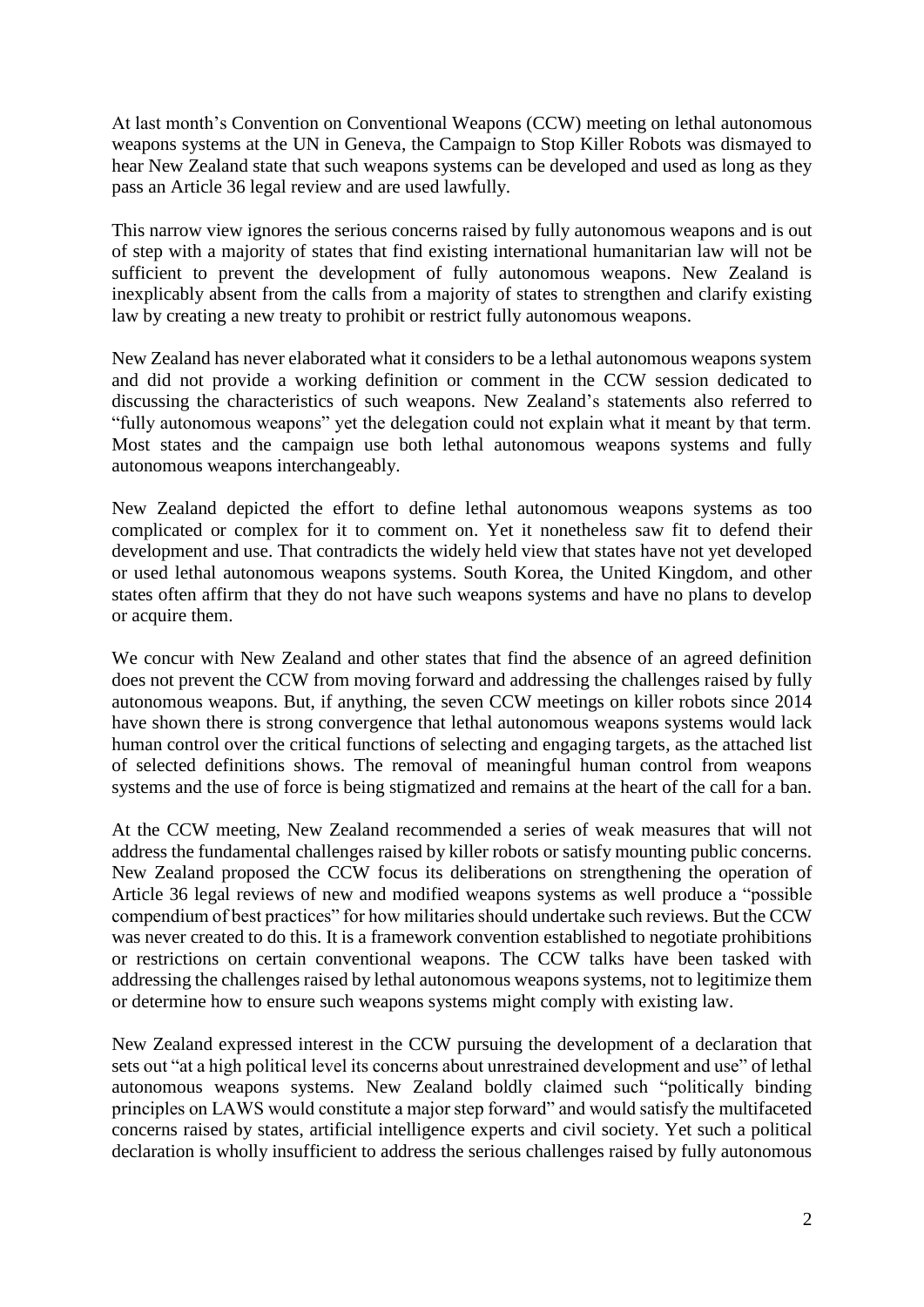weapons. They won't satisfy public concerns either, as we made clear in the campaign's [opening](https://www.stopkillerrobots.org/wp-content/uploads/2019/03/KRC_StmtCCW_27Mar2019_TODELIVER.pdf) and [closing](https://www.stopkillerrobots.org/wp-content/uploads/2019/04/KRC_Statement_29March_DELIVERED.pdf) interventions to the meeting.

New Zealand has expressed support for a failing initiative as the political declaration once proposed by France and Germany is no longer being sought by both countries. This is because there is widespread acknowledgement that such a declaration would fall far short of the regulation that's clearly needed.

New Zealand's only reference to the calls for a new treaty came when it recommended "technical exchanges" to "keep under review the political, security and legal implications of LAWS, and … allow states to continue to discuss issues involved in a possible legal prohibition on fully autonomous weapons." Again, this sends the wrong message that lethal autonomous weapons systems could be developed and used lawfully.

By implying that certain development and use of such weapons can be restrained, New Zealand is taking a short-sighted view to what is a much larger, long-term problem. Once fully autonomous weapons are developed, they will proliferate and be used by states and non-state armed groups with no regard for the laws of war. Restraining such use will become an impossible task.

At the CCW meeting, New Zealand expressed support for [Australia's extremely problematic](https://www.unog.ch/80256EDD006B8954/(httpAssets)/16C9F75124654510C12583C9003A4EBF/$file/CCWGGE.12019WP.2Rev.1.pdf)  [position,](https://www.unog.ch/80256EDD006B8954/(httpAssets)/16C9F75124654510C12583C9003A4EBF/$file/CCWGGE.12019WP.2Rev.1.pdf) which rejects the notion of human control over the use of force and instead proposes a "system of systems" approach. Australia was the outcast at this meeting as all of the participating states with the exception of Australia and [Russia](https://www.unog.ch/80256EDD006B8954/(httpAssets)/B7C992A51A9FC8BFC12583BB00637BB9/$file/CCW.GGE.1.2019.WP.1_R+E.pdf) indicated there is a need to retain some form of human control over weapons systems and the use of force. Australia also brought to the CCW a new Australian defence group called "Trusted Autonomous Systems" that favored LAWS, railed against calls for a ban, and spoke to support its government's statements.

New Zealand's delegation told our campaign that the policy statements prepared for the CCW meeting represent "a realistic sense of what could be achieved" in this forum. This begs the question of why New Zealand would base its policy around what might be achievable in a consensus-based negotiating forum such as the CCW. New Zealand has never provided a coherent policy position on killer robots [despite promising to do so since 2013.](http://www.converge.org.nz/pma/killer-robots-nz12072013.pdf)

There is a need for much greater clarity and stronger ambition from New Zealand when it comes to the killer robots challenge. The Campaign to Stop Killer Robots respectfully encourages New Zealand to develop its own policy on fully autonomous weapons and consider the bigger picture.

In the past, New Zealan[d has acknowledged](http://www.converge.org.nz/pma/nz-ccw310816.pdf) the importance of considering international human rights law and international criminal law with respect to lethal autonomous weapons systems. It has flagged "the profound ethical questions" underlying this issue. Yet these broader concerns were never raised at the last CCW meeting.

Support for a ban on fully autonomous weapons continues to increase, but New Zealand still has not expressed a desire for new international law on killer robots, let alone a prohibition treaty. New Zealand is not among the 28 countries calling for a [ban on fully autonomous](https://www.stopkillerrobots.org/wp-content/uploads/2018/11/KRC_CountryViews22Nov2018.pdf)  [weapons.](https://www.stopkillerrobots.org/wp-content/uploads/2018/11/KRC_CountryViews22Nov2018.pdf) New Zealand has not commented on the [formal proposal](https://www.unog.ch/80256EDD006B8954/(httpAssets)/3BDD5F681113EECEC12582FE0038B22F/$file/2018_GGE+LAWS_August_Working+paper_Austria_Brazil_Chile.pdf) by Austria, Brazil, and Chile to begin the urgent negotiation of "a legally-binding instrument to ensure meaningful human control over the critical functions" of weapons systems.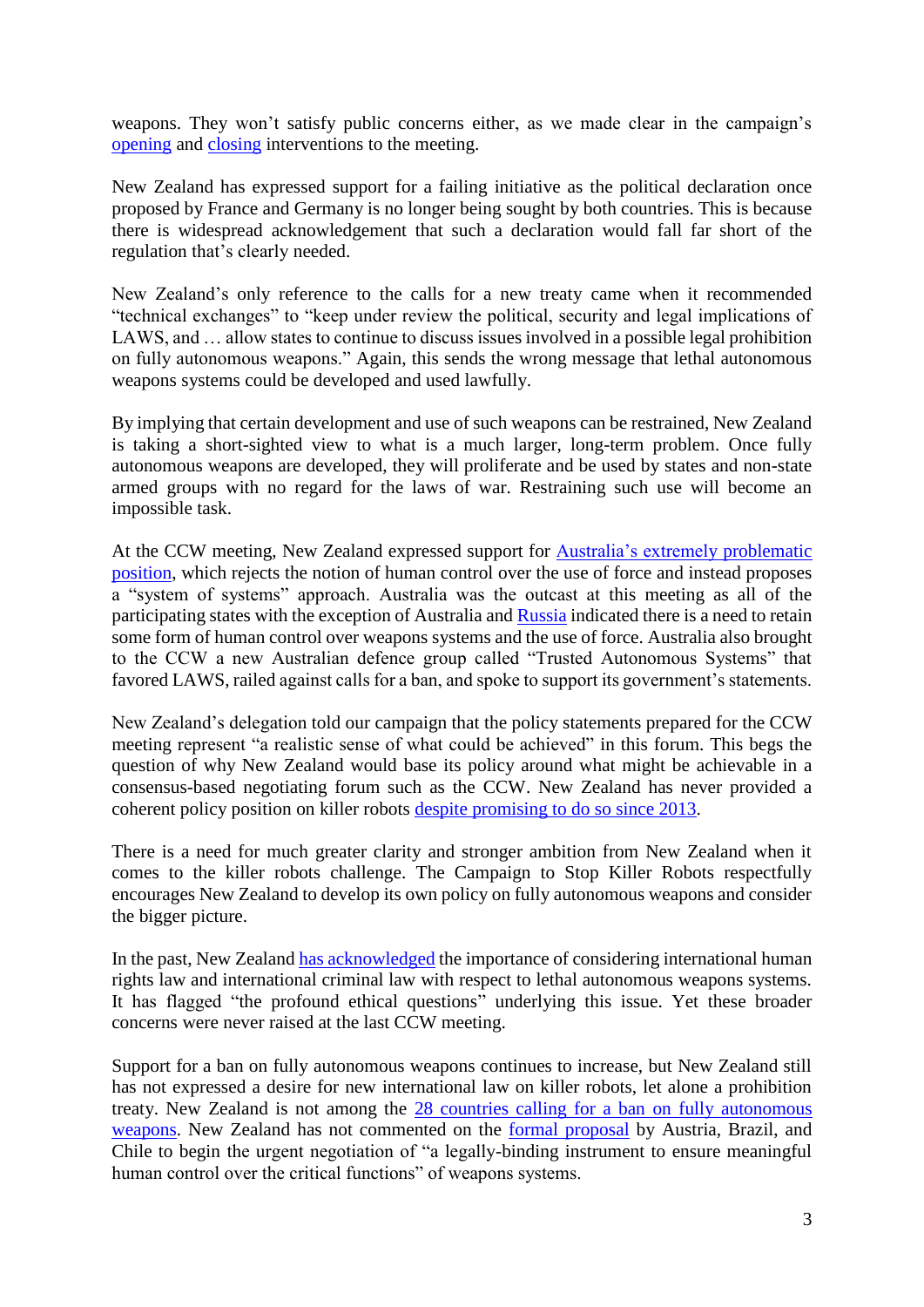The fundamental challenges raised by fully autonomous weapons present an opportunity for New Zealand to demonstrate bold political leadership and make full use of the Minister for Disarmament and Arms Control portfolio. But the starting point must be more ambitious than the meek suggestions that New Zealand has offered so far.

I would welcome the opportunity to discuss this concern with you during my visit to New Zealand on 15 April-6 May. Thank you for your kind consideration of this request.

Sincerely,

Mary Wareham Coordinator, Campaign to Stop Killer Robots [www.stopkillerrobots.org](http://www.stopkillerrobots.org/)

c/o Human Rights Watch 1630 Connecticut Avenue, Suite 500 Washington, DC 20009 Tel. +1 (646) 203-8292 (mobile) [wareham@hrw.org](mailto:wareham@hrw.org)

CC:

- Fletcher Tabuteau, Parliamentary Under-Secretary for Disarmament and Arms **Control**
- Simon O'Connor, Chair, Foreign Affairs, Defence and Trade Select Committee
- Edwina Hughes, Aotearoa New Zealand Campaign to Stop Killer Robots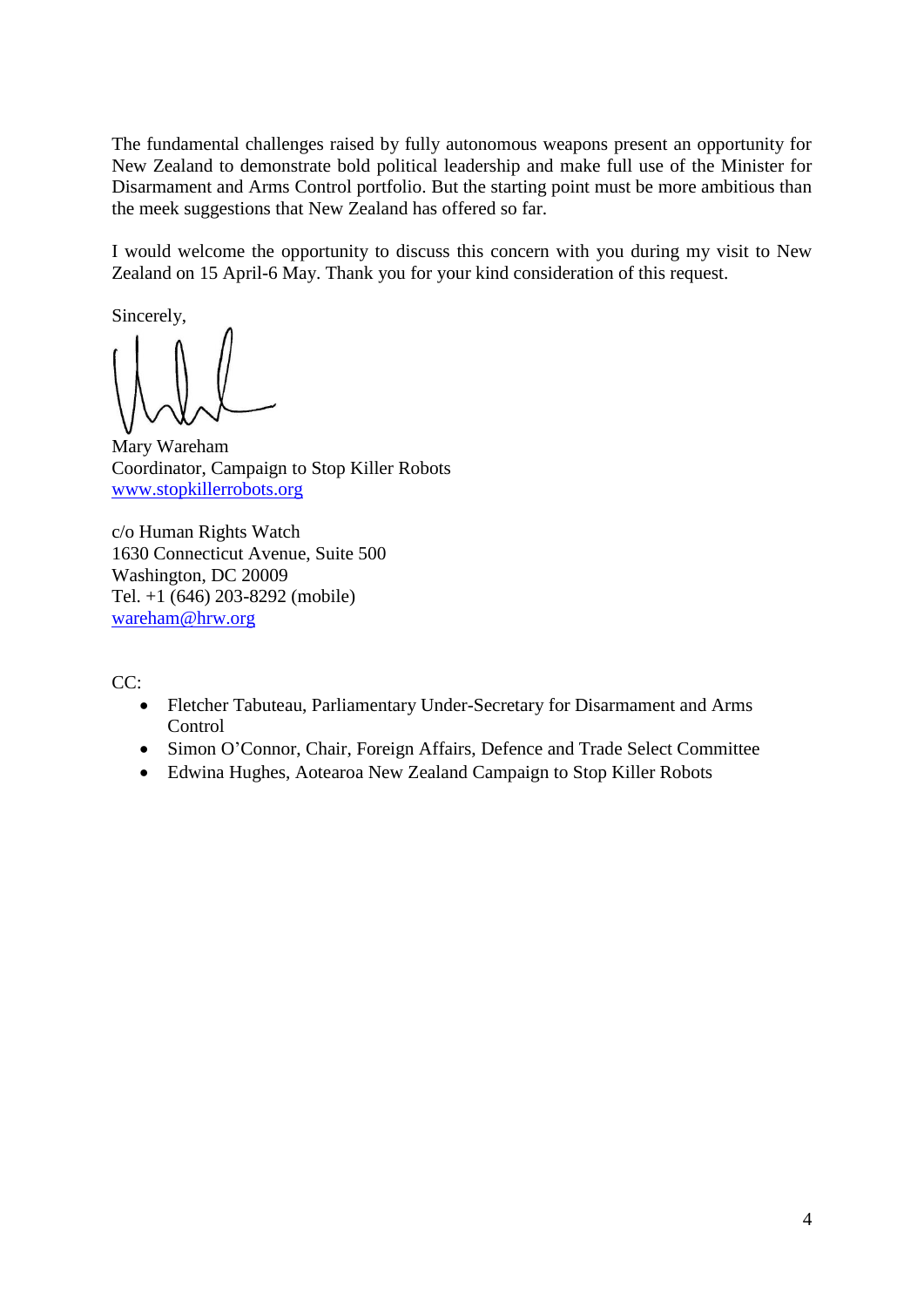

# **Selected working definitions of lethal autonomous weapons systems** April 2019

Fully autonomous weapons or lethal autonomous weapon system would be able to select and engage targets without meaningful human control. Here are some examples of working definitions provided by states and other actors at the Convention on Conventional Weapons (CCW).

## *Austria*

"… weapons that in contrast to traditional inert arms, are capable of functioning with a lesser degree of human manipulation and control, or none at all."1

## *Belgium*

"Weapons that can independently elect and attack targets without meaningful human intervention."<sup>2</sup>

## *Holy See*

"A weapon system capable of identifying, selecting and triggering action on a target without human supervision."<sup>3</sup>

## *Ireland*

"A weapon system which can act autonomously in delivering (lethal) effects to a target and may also act autonomously in detection and target selection prior to engagement of the target."<sup>4</sup>

## *Italy*

[Lethal autonomous weapons systems] could "select targets and decide when to use force, [and] would be entirely beyond human control."<sup>5</sup>

## *The Netherlands*

"A weapon that, without human intervention, selects and attacks targets matching certain predefined characteristics, following a human decision to deploy the weapon on the understanding that an attack, once launched, cannot be stopped by human intervention."<sup>6</sup>

## *Norway*

<u>.</u>

"Weapons that would search for, identify and attack targets, including human beings, using lethal force without any human operator intervening."<sup>7</sup>

<sup>&</sup>lt;sup>1</sup> [Statement of Austria,](https://unoda-web.s3-accelerate.amazonaws.com/wp-content/uploads/assets/media/22D8D3D0ACB39CA8C1257CD70044524B/file/Austria%2BMX%2BLAWS.pdf) CCW Informal Meeting of Experts on lethal autonomous weapons systems, Geneva, 13 May 2014. <sup>2</sup> Parliament of Belgium, "Proposition de resolution relative à l'interdiction de la recherche, la production, le commerce et [l'utilisation des armes totalement autonomes,](https://www.dekamer.be/kvvcr/showpage.cfm?section=/none&leftmenu=no&language=fr&cfm=/site/wwwcfm/flwb/flwbn.cfm?lang=F&legislat=54&dossierID=2219)" 12 December 2016, Full text availabl[e here.](http://www.dekamer.be/FLWB/PDF/54/2219/54K2219001.pdf)

<sup>&</sup>lt;sup>3</sup> [Working Paper submitted by the Holy See,](http://www.reachingcriticalwill.org/images/documents/Disarmament-fora/ccw/2016/meeting-experts-laws/documents/HolySee-prohibition-laws.pdf) "Elements Supporting the Prohibition of Lethal Autonomous Weapons Systems," CCW Informal Meeting of Experts on lethal autonomous weapons systems, Geneva, 7 April 2016.

<sup>4</sup> [Statement of Ireland,](http://reachingcriticalwill.org/images/documents/Disarmament-fora/ccw/2018/gge/statements/29August_Ireland.pdf) CCW Group of Governmental Experts meeting, Geneva, 29 August 2018.

<sup>&</sup>lt;sup>5</sup> [Statement of Italy,](http://www.reachingcriticalwill.org/images/documents/Disarmament-fora/ccw/2016/meeting-experts-laws/statements/12April_Italy.pdf) CCW Informal Meeting of Experts on lethal autonomous weapons systems, Geneva, 12 April 2016.

<sup>&</sup>lt;sup>6</sup> AIV/CAVV, 'Autonomous weapon systems; the need for meaningful control', October 2015, a synopsis of the report can be found [here](http://aiv-advies.nl/8gr#advice-summary) and the full repor[t here.](http://aivadvies.nl/download/606cb3b1-a800-4f8a-936f-af61ac991dd0.pdf)

<sup>7</sup> [Statement of Norway,](http://www.reachingcriticalwill.org/images/documents/Disarmament-fora/ccw/2016/meeting-expertslaws/statements/13April_Norway.pdf) CCW Informal Meeting of Experts on lethal autonomous weapons systems, Geneva, 13 April 2016.